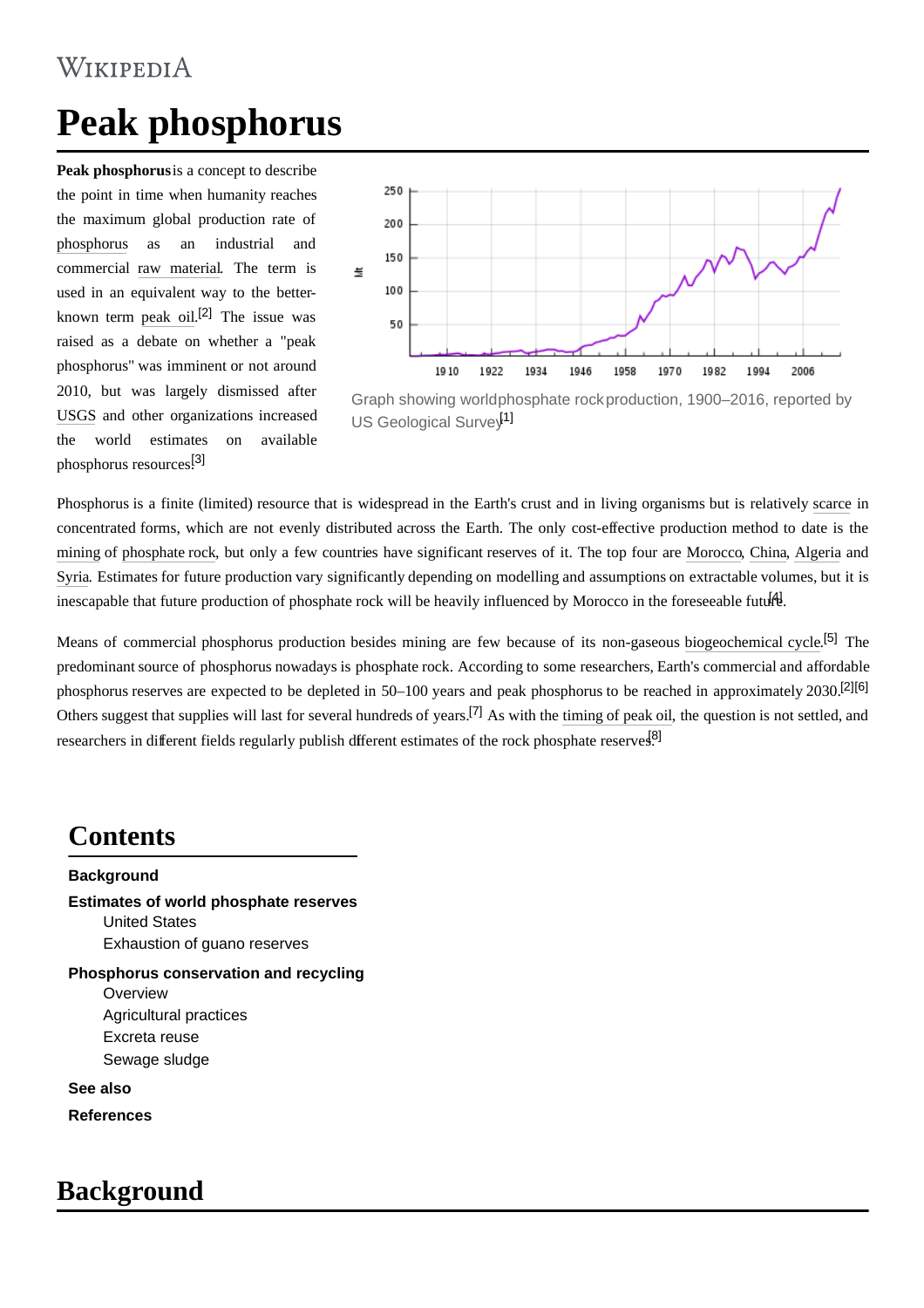The peak phosphorus concept is connected with the concept of [planetary boundaries.](https://en.wikipedia.org/wiki/Planetary_boundary) Phosphorus, as part of [biogeochemical](https://en.wikipedia.org/wiki/Biogeochemistry) processes, belongs to one of the nine "Earth system processes" which are known to have boundaries. As long as the boundaries are not crossed, they mark the "safe zone" for the planet.<sup>[\[9\]](#page-3-11)</sup>

# <span id="page-1-0"></span>**Estimates of world phosphate reserves**

The accurate determination of pea[k phosphorus](https://en.wikipedia.org/wiki/Phosphorus) is dependent on knowing the total world's commercial [phosphate](https://en.wikipedia.org/wiki/Phosphate) reserves and resources, especially in the form of [phosphate rock](https://en.wikipedia.org/wiki/Phosphate_rock) (a summarizing term for over 300 ores of different origin, composition, and phosphate content). "Reserves" refer to the amount assumed recoverable at current market prices and "resources" refer to estimated amounts of such a grade or quality that they have reasonable prospects for economic extraction $[11][12]$  $[11][12]$ 

Unprocessed phosphate rock has a concentration of 1.7-8.7% phosphorus by mass (4-20% [phosphorus pentoxide](https://en.wikipedia.org/wiki/Phosphorus_pentoxide)). By comparison, average rocks contain  $0.1\%$  phosphorus by mass,<sup>[\[13\]](#page-4-2)</sup> and vegetation 0.03% to 0.2%.<sup>[\[14\]](#page-4-3)</sup> Although quadrillions of tons of phosphorus exist in the Earth's crust,<sup>[\[15\]](#page-4-4)</sup> these are currently not economically extractable.

In 2017, the [United States Geological Survey](https://en.wikipedia.org/wiki/United_States_Geological_Survey) (USGS) estimated that economically extractable phosphate rock reserves worldwide are 68 billion tons, while world mining production in 2016 was 0.261 billion

tons.[\[16\]](#page-4-5) Assuming zero growth, [the reserves would thus last for 260 years. This broadly confirms a 2010 International Fertilizer](https://en.wikipedia.org/wiki/International_Fertilizer_Development_Center) Development Center (IFDC) report that global reserves would last for several hundred years.[\[7\]](#page-3-5)[\[17\]](#page-4-6) Phosphorus reserve figures are intensely debated.<sup>[\[11\]](#page-4-0)</sup>[\[18\]](#page-4-7)<sup>[\[19\]](#page-4-8)</sup> Gilbert suggest that there has been little external verification of the estimate.<sup>[\[20\]](#page-4-9)</sup> A 2014 review<sup>[\[8\]](#page-3-6)</sup> concluded that the IFDC report "presents an inflated picture of global reserves, in particular those of Morocco, where largely hypothetical and inferred resources have simply been relabeled "reserves".

The countries with most phosphate rock commercial reserves (in billion metric tons): [Morocco](https://en.wikipedia.org/wiki/Morocco) 50, [China](https://en.wikipedia.org/wiki/China) 3.1, [Algeria](https://en.wikipedia.org/wiki/Algeria) 2.2, [Syria](https://en.wikipedia.org/wiki/Syria) 1.8, [Finland](https://en.wikipedia.org/wiki/Finland) 1.6, [South Africa](https://en.wikipedia.org/wiki/South_Africa) 1.5, [Russia](https://en.wikipedia.org/wiki/Russia) 1.3, [Jordan](https://en.wikipedia.org/wiki/Jordan) 1.2, [Egypt](https://en.wikipedia.org/wiki/Egypt) 1.2, [Australia](https://en.wikipedia.org/wiki/Australia) 1.1, [United States](https://en.wikipedia.org/wiki/United_States) 1.1.[\[21\]](#page-4-10)[\[16\]](#page-4-5)

Rock phosphate shortages (or just significant price increases) would have a big impact on the world's [food security.](https://en.wikipedia.org/wiki/Food_security)<sup>[\[22\]](#page-4-11)</sup> Many agricultural systems depend on supplies of inorganic fertiliser, which use rock phosphate. Unless systems change, shortages of rock phosphate could lead to shortages of inoganic fertiliser, which could in turn reduce the global food production.<sup>[\[23\]](#page-4-12)</sup>

Economists have pointed out that price fluctuations of rock phosphate do not necessarily indicate peak phosphorus, as these have already occurred due to various demand and supply side factor $[24]$ 

#### <span id="page-1-1"></span>**United States**

US production of phosphate rock peaked in 1980 at 54.4 million metric tons. The United States was the world's largest producer of phosphate rock from at least 1900, up until 2006, when US production was exceeded by that of [China](https://en.wikipedia.org/wiki/China). In 2015, the US produced 12 percent of the world's phosphate rock.



Phosphate rock mined in the United States, 1900-2015 (data from US Geological Survey)



Global distribution of commercial reserves of rock phosphate in  $2016$ <sup>10]</sup>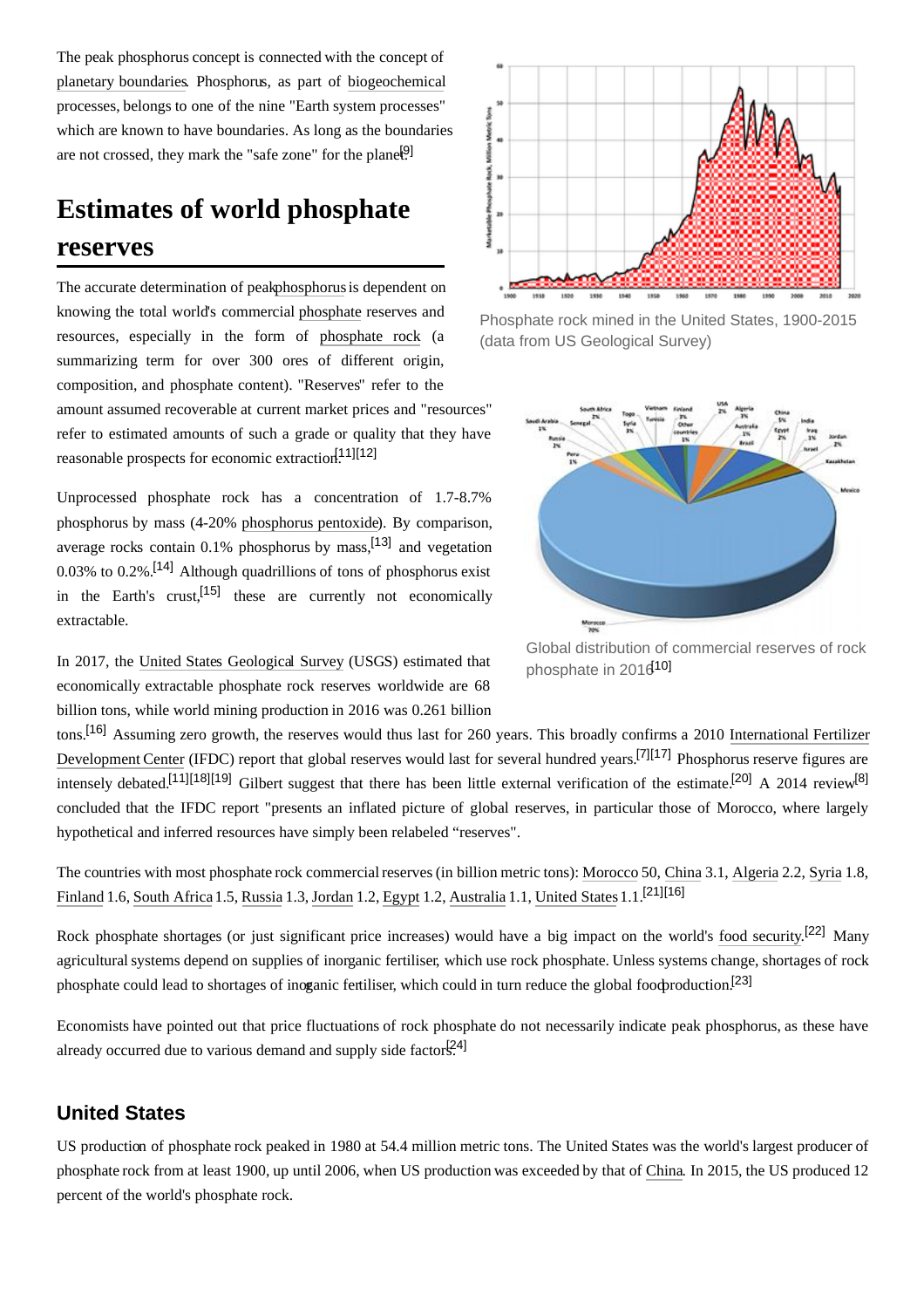#### <span id="page-2-0"></span>**Exhaustion of guano reserves**

In 1609 [Garcilaso de](https://en.wikipedia.org/wiki/Garcilaso_de_la_Vega_(El_Inca)) la Vega wrote the book "Comentarios Reales" in which he described many of the agricultural practices of the Incas prior to the arrival of the Spaniards and introduced the use of guano as a fertilizer. As Garcilaso described, the Incas near the coast harvested guano.[\[25\]](#page-4-14) In the early 1800s [Alexander von Humboldt](https://en.wikipedia.org/wiki/Alexander_von_Humboldt) introduced [guano](https://en.wikipedia.org/wiki/Guano) as a source of [agricultural](https://en.wikipedia.org/wiki/Agriculture) [fertilizer](https://en.wikipedia.org/wiki/Fertilizer) to Europe after having discovered it on islands off the coast of [South America.](https://en.wikipedia.org/wiki/South_America) It has been reported that, at the time of its discovery, the guano on some islands was over 30 meters deep.<sup>[\[26\]](#page-4-15)</sup> The guano had previously been used by the [Moche](https://en.wikipedia.org/wiki/Moche_culture) people as a source of fertilizer by mining it and transporting it back to [Peru](https://en.wikipedia.org/wiki/Peru) by boat. International commerce in guano didn't start until after 1840.[\[26\]](#page-4-15) By the start of the 20th century guano had been nearly completely depleted and was eventually overtaken with the discovery of methods of production of [superphosphate.](https://en.wikipedia.org/wiki/Superphosphate)

### <span id="page-2-1"></span>**Phosphorus conservation and recycling**

#### <span id="page-2-2"></span>**Overview**

Phosphorus can be transferred from the soil in one location to another as food is transported across the world, taking the phosphorus it contains with it. Once consumed by humans, it can end up in the local environment (in the case of open defecation [which is still widespread on a global scale\) or in rivers or the ocean via](https://en.wikipedia.org/wiki/Open_defecation) [sewage systems](https://en.wikipedia.org/wiki/Sanitary_sewer) and [sewage treatment plants](https://en.wikipedia.org/wiki/Sewage_treatment_plant)in the case of cities connected to sewer systems. An example of one crop that takes up lare amounts of phosphorus issoy.



Monsanto phosphorus production plant, Soda Springs, Idaho, U.S., 2010

In an effort to postpone the onset of peak phosphorus several methods of reducing and reusing phosphorus are in practice, such as in agriculture and in [sanitation](https://en.wikipedia.org/wiki/Sanitation) systems. The [Soil Association,](https://en.wikipedia.org/wiki/Soil_Association) the UK organic agriculture certification and pressure group, issued a report in 2010 "A Rock and a Hard Place" encouraging more

recycling of phosphorus.[\[27\]](#page-4-16) One potential solution to the shortage of phosphorus is greater recycling of human and animal wastes back into the environment<sup>[\[28\]](#page-4-17)</sup>

### <span id="page-2-3"></span>**Agricultural practices**

Reducing agricultural runoff and soil erosion can slow the frequency with which farmers have to reapply phosphorus to their fields. Agricultural methods such asno-till farming, [terracing,](https://en.wikipedia.org/wiki/Terrace_(agriculture)) contour tilling, and the use of [windbreaks](https://en.wikipedia.org/wiki/Windbreak) have been shown to reduce the rate of phosphorus depletion from farmland. These methods are still dependent on a periodic application of phosphate rock to the soil and as such methods to recycle the lost phosphorus have also been proposed. Perennial vegetation, such as grassland or forest is much more efficient in its use of phosphate than arable land. Strips of grassland and or forest between arable land and rivers can greatly reduce losses of phosphate and other nutrients<sup>[\[29\]](#page-4-18)</sup>

Integrated farming systems which use animal sources to supply phosphorus for crops do exist at smaller scales, and application of the system to a larger scale is a potential alternative for supplying the nutrient, although it would require significant changes to the widely adopted modern crop fertilizing methods.

### <span id="page-2-4"></span>**Excreta reuse**

The oldest method of recycling phosphorus is through the reuse of animal [manure](https://en.wikipedia.org/wiki/Manure) and human [excreta](https://en.wikipedia.org/wiki/Excreta) in agriculture. Via this method, phosphorus in the foods consumed are excreted, and the animal or human excreta are subsequently collected and re-applied to the fields. Although this method has maintained civilizations for centuries the current system of manure management is not logistically geared towards application to crop fields on a large scale. At present, manure application could not meet the phosphorus needs of large scale agriculture. Despite that, it is still an efficient method of recycling used phosphorus and returning it to the soil.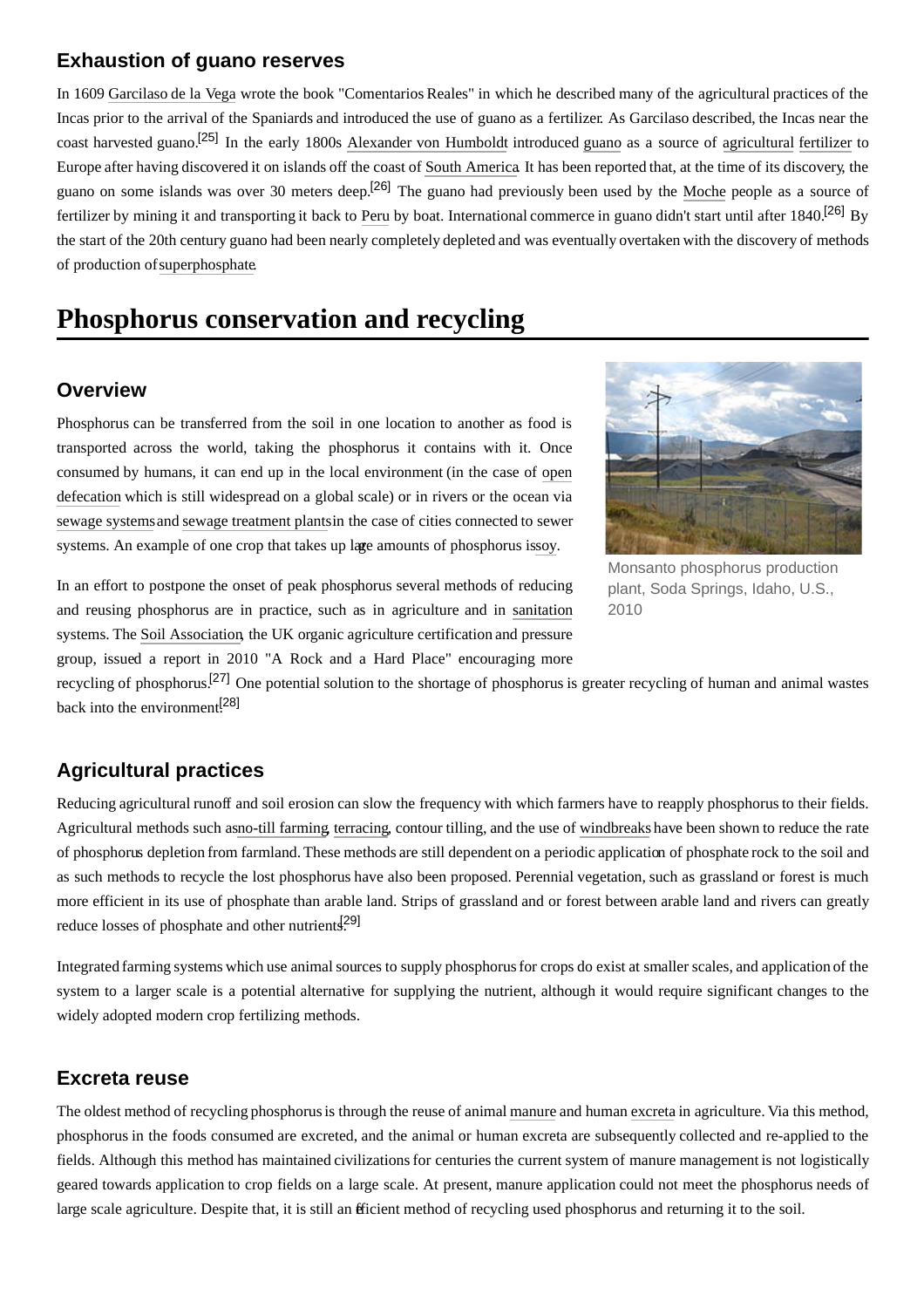### <span id="page-3-7"></span>**Sewage sludge**

Sewage treatment plants that have an [enhanced biological phosphorus removal](https://en.wikipedia.org/wiki/Enhanced_biological_phosphorus_removal) step produce a [sewage sludge](https://en.wikipedia.org/wiki/Sewage_sludge) that is rich in phosphorus. Various processes have been developed to extract phosphorus from sewage sludge directly, from the ash after [incineration](https://en.wikipedia.org/wiki/Incineration) of the sewage sludge or from other products of [sewage sludge treatment.](https://en.wikipedia.org/wiki/Sewage_sludge_treatment) This includes the extraction of phosphorus rich materials such as [struvite](https://en.wikipedia.org/wiki/Struvite) from waste processing plants.<sup>[\[20\]](#page-4-9)</sup> The struvite can be made by adding magnesium to the waste. Some companies such as Ostara in Canada and NuReSys in Belgium are already using this technique to recover phosphate. Ostara has eight operating plants worldwide.

Research on phosphorus recovery methods from sewage sludge has been carried out in Sweden and Germany since around 2003, but the technologies currently under development are not yet cost effective, given the current price of phosphorus on the world market.[\[30\]](#page-5-0)[\[31\]](#page-5-1)

### <span id="page-3-8"></span>**See also**

**[Hubbert peak theory](https://en.wikipedia.org/wiki/Hubbert_peak_theory)** 

### <span id="page-3-9"></span>**References**

- <span id="page-3-10"></span>1[.](https://minerals.usgs.gov/minerals/pubs/commodity/phosphate_rock/) "Phosphate Rock Statistics and Information'(https://minerals.usgs.gov/minerals/pubs/commodity/phosphate\_rock/) *USGS*. Retrieved 12 April 2018.
- <span id="page-3-0"></span>2. Cordell, Dana; Drangert, Jan-Olof; White, Stuart (2009). "The story of phosphorus: Global food security and food for thought". *Global Environmental Change*. **19** [\(2\): 292–305. d](https://doi.org/10.1016%2Fj.gloenvcha.2008.10.009)[o](https://en.wikipedia.org/wiki/Digital_object_identifier)[i:10.1016/j.gloenvcha.2008.10.009 \(https://doi.org/10.10](https://doi.org/10.1016%2Fj.gloenvcha.2008.10.009) 16%2Fj.gloenvcha.2008.10.009). [ISSN](https://en.wikipedia.org/wiki/International_Standard_Serial_Number) [0959-3780 \(https://www.worldcat.org/issn/0959-3780\)](https://www.worldcat.org/issn/0959-3780).
- <span id="page-3-1"></span>3. Edixhoven, J.D.; Gupta, J.; Savenije, H.H.G. (2013). Recent revisions of phosphate rock reserves and resources: reassuring or misleading? An in-depth literature review of global estimates of phosphate rock reserves and resources" (https://www.earth-syst-dynam.net/5/491/2014/). *Earth System Dynamics*. **5**: 491–507. [doi:](https://en.wikipedia.org/wiki/Digital_object_identifier)10.5194/esd-[5-491-2014 \(https://doi.org/10.5194%2Fesd-5-491-2014\). Retrieved 9 October 2017.](https://doi.org/10.5194%2Fesd-5-491-2014)
- <span id="page-3-2"></span>4. Walan, P.; Davidsson, S.; Johansson, S.; Höök, M. (2014). "Phosphate rock production and depletion: Regional disaggregated modeling and global implications'(http://www.diva-portal.org/smash/record.jsf?pid=diva2:770437). *Resources, Conservation and Recycling*. **93** [\(12\): 178–187.](https://doi.org/10.1016%2Fj.resconrec.2014.10.011) [doi](https://en.wikipedia.org/wiki/Digital_object_identifier)[:10.1016/j.resconrec.2014.10.011 \(https://doi.org/10](https://doi.org/10.1016%2Fj.resconrec.2014.10.011). 1016%2Fj.resconrec.2014.10.011) Retrieved 9 October 2017.
- <span id="page-3-3"></span>5. Neset, Tina-Simone S.; Cordell, Dana (2011) "Global phosphorus scarcity: identifying synergies for a sustainable future" (http://onlinelibrarywiley.com/doi/10.1002/jsfa.4650/full) Journal of the Science of Food and Agriculture92 (1): 2–6. [doi:](https://en.wikipedia.org/wiki/Digital_object_identifier)[10.1002/jsfa.4650 \(https://doi.org/10.1002%2Fjsfa.4650](https://doi.org/10.1002%2Fjsfa.4650))[.](https://doi.org/10.1002%2Fjsfa.4650)
- <span id="page-3-4"></span>6. Lewis, Leo (23 June 2008). "Scientists warn of lack of vital phosphorus as biofuels raise demands (https://web.archi ve.org/web/20110723130701/http://wwwfoodandwatersecurity.net/data/172.pdf)(PDF). *Times Online*. Archived from the original (http://www.foodandwatersecuritynet/data/172.pdf)(PDF) on 23 July 2011.
- <span id="page-3-5"></span>7. IFDC.org - IFDC Report Indicates Adequate Phosphorus Resource thttp://www.ifdc.org/Media\_Center/Press\_Reaa ses/September\_2010/IFDC\_Report\_Indicates\_Adequate\_Phosphorus\_Resource/IFDC\_Report\_Indicates\_Adequate Phosphorus Resource) Sep-2010
- <span id="page-3-6"></span>8. Edixhoven, J. D.; Gupta, J.; Savenije, H. H. G. (2014). "Recent revisions of phosphate rock reserves and resources: a critique". *Earth System Dynamics*. **5** (2): 491–507. [Bibcode:](https://en.wikipedia.org/wiki/Bibcode)2014ESD.....5..491E (http://adsabs.harvard.edu/abs/20 [14ESD.....5..491E\). doi:10.5194/esd-5-491-2014 \(https://doi.org/10.5194%2Fesd-5-491-2014\). ISSN](http://adsabs.harvard.edu/abs/2014ESD.....5..491E) 2190-4987 (htt ps://www.worldcat.org/issn/2190-4987).
- <span id="page-3-11"></span>9. Rockström, J.; Stefen, K.; et al. (2009). "Planetary boundaries: exploring the safe operating space for humanity(htt p://www.stockholmresilience.org/download/18.8615c78125078c8d3380002197/ES-2009-3180.pdf)(PDF). *Ecology and Society*. **14** (2): 32.
- <span id="page-3-12"></span>10. Arno Rosemarin (2016) Phosphorus a Limited Resource – Closing the Loophttps://dakofa.com/fileadmin/user\_uplo ad/1600 Arno\_Rosemarin\_Stockholm\_Environment\_Institute.pdf)Global Status of Phosphorus Conference, [Malmö, Sweden \(based on USGS Phosphate Rock Statistics and Information \(https://minerals.usgs.gov/minerals/pu](https://minerals.usgs.gov/minerals/pubs/commodity/phosphate_rock/) bs/commodity/phosphate\_rock/)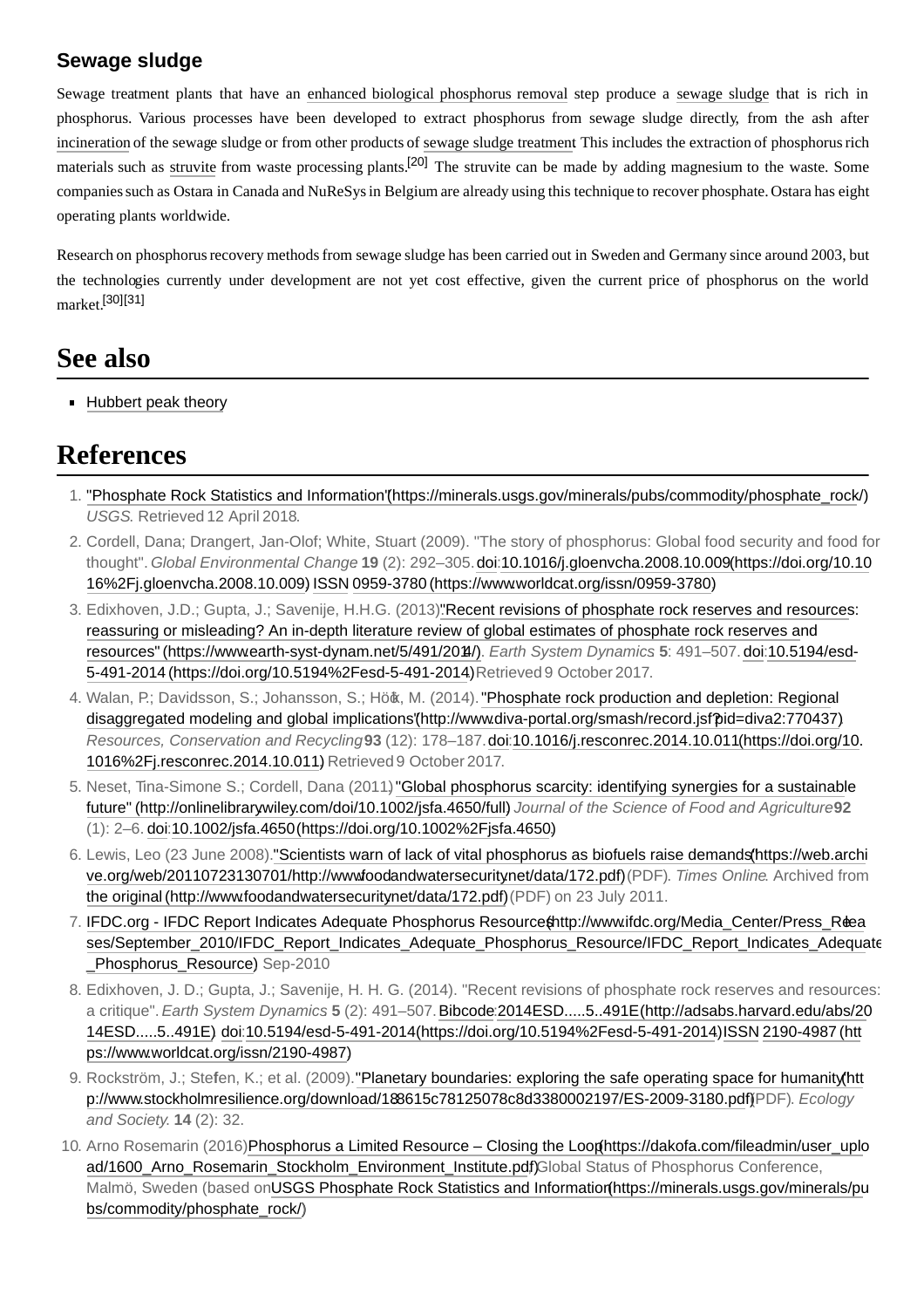- <span id="page-4-0"></span>11. Sutton, M.A.; Bleeker, A.; Howard, C.M.; et al. (2013). *Our Nutrient World: The challenge to produce more food and energy with less pollution*(http://www.initrogen.org/sites/default/files/documents/files/ONWpdf) (PDF). Centre for Ecology and Hydrology Edinburgh on behalf of the Global Partnership on Nutrient Management and the International Nitrogen Initiative[. ISBN](https://en.wikipedia.org/wiki/International_Standard_Book_Number) [978-1-906698-40-9.](https://en.wikipedia.org/wiki/Special:BookSources/978-1-906698-40-9)
- <span id="page-4-1"></span>12. *CIM DEFINITION STANDARDS - For Mineral Resources and Mineral Reserves*. [http://web.cim.org/userfiles/file/cim\\_definiton\\_standards\\_nov\\_2010.pd](http://web.cim.org/userfiles/file/cim_definiton_standards_nov_2010.pdf)CIM Standing Committee on Reserve Definitions. 2010. pp. 4–6.
- <span id="page-4-3"></span><span id="page-4-2"></span>13. U.S. Geological Survey [Phosphorus Soil Samples \(http://pubs.usgs.gov/of/2004/1368/Soil\\_PDFs/P\\_soils\\_page.pd](http://pubs.usgs.gov/of/2004/1368/Soil_PDFs/P_soils_page.pdf)f) 14. Abundance of Elements (http://www.seafriends.org.nz/oceano/abundhtm)
- <span id="page-4-4"></span>15. American Geophysical Union, Fall Meeting 2007, abstract #V33A-1161Mass and Composition of the Continental Crust (http://adsabs.harvard.edu/abs/2007AGUFM.V33A1161P)
- <span id="page-4-5"></span>16. Jasinski, SM (January 2017). *Mineral Commodity Summaries* (https://minerals.usgs.gov/minerals/pubs/commodity/p [hosphate\\_rock/mcs-2017-phosp.pdf\)\(PDF\). U.S. Geological Survey.](https://minerals.usgs.gov/minerals/pubs/commodity/phosphate_rock/mcs-2017-phosp.pdf)
- <span id="page-4-6"></span>17. Van Kauwenbergh, Steven J. (2010). *World Phosphate Rock Reserves and Resources* (http://ifdc.org/technical-bulle tins/). Muscle Shoals, AL, USA: International Fertilizer Development Center(IFDC). p. 60. ISBN [978-0-88090-167-3](https://en.wikipedia.org/wiki/Special:BookSources/978-0-88090-167-3) Retrieved 7 April 2016.
- <span id="page-4-7"></span>18. Cordell, Dana & Stuart White 2011. Review: Peak Phosphorus: Clarifying the Key Issues of aigorous Debate about Long-Term Phosphorus Security Sustainability 2011, 3(10), 2027-2049; doi:10.3390/su302027, <http://www.mdpi.com/2071-1050/3/10/2027/htm>
- <span id="page-4-8"></span>19. Van Vuuren, D.P.; Bouwman, A.F.; Beusen, A.H.W. (2010). "Phosphorus demand for the 1970–2100 period: A scenario analysis of resource depletion". *Global Environmental Change*. **20** (3): 428–439. [do](https://en.wikipedia.org/wiki/Digital_object_identifier)[i:1](https://www.worldcat.org/issn/0959-3780)[0.1016/j.gloenvcha.2010.04.004 \(https://doi.org/10.1016%2Fj.gloenvcha.2010.04.00](https://doi.org/10.1016%2Fj.gloenvcha.2010.04.004)[4\). I](https://www.worldcat.org/issn/0959-3780)[SS](https://en.wikipedia.org/wiki/International_Standard_Serial_Number)[N](https://www.worldcat.org/issn/0959-3780) 0959-3780 (http s://www.worldcat.org/issn/0959-3780).
- <span id="page-4-9"></span>20. [Gilbert, Natasha \(8 October 2009\). "The disappearing nutrient" \(http://www.nature.com/news/2009/091007/full/46171](http://www.nature.com/news/2009/091007/full/461716a.html) 6a.html). *Nature*. **461**: 716–718. [doi](https://en.wikipedia.org/wiki/Digital_object_identifier):[10.1038/461716a \(https://doi.org/10.1038%2F461716a](https://doi.org/10.1038%2F461716a)).
- <span id="page-4-10"></span>21. Ahokas, K. (2015). "Finland's phosphorus resources are more important than ever (Geological Survey of Finland)<sup>\*</sup>h ttp://verkkolehti.geofoorumi.fi/en/2015/10/finlands-phosphorus-resources-are-more-important-than-ever/) . *[http://verkkolehti.geofoorumi.fi/en/2015/10/finlands-phosphorus-resources-are-more-important-than-eve](http://verkkolehti.geofoorumi.fi/en/2015/10/finlands-phosphorus-resources-are-more-important-than-ever/)<i>External* link in |website= [\(help](https://en.wikipedia.org/wiki/Help:CS1_errors#param_has_ext_link))
- <span id="page-4-11"></span>22. Amundson, R.; Berhe, A. A.; Hopmans, J. W. Olson, C.; Sztein, A. E.; Sparks, D. L. (2015). "Soil and human security in the 21st century". *Science*. **348** [\(6235\): 1261071–1261071.](https://doi.org/10.1126%2Fscience.1261071) [do](https://en.wikipedia.org/wiki/Digital_object_identifier)[i:10.1126/science.1261071 \(https://doi.org/](https://doi.org/10.1126%2Fscience.1261071) 10.1126%2Fscience.1261071) [ISSN](https://en.wikipedia.org/wiki/International_Standard_Serial_Number) [0](https://www.ncbi.nlm.nih.gov/pubmed/25954014)[036-8075 \(https://www.worldcat.org/issn/0036-8075](https://www.worldcat.org/issn/0036-8075)) [PMI](https://en.wikipedia.org/wiki/PubMed_Identifier)[D](https://www.ncbi.nlm.nih.gov/pubmed/25954014) 25954014 (http s://www.ncbi.nlm.nih.gov/pubmed/25954014).
- <span id="page-4-12"></span>23. Pollan, Michael (11 April 2006). [The Omnivore's Dilemma: A Natural History of Four Meals](https://en.wikipedia.org/wiki/Special:BookSources/1-59420-082-3)Penguin Press. [ISBN](https://en.wikipedia.org/wiki/International_Standard_Book_Number) 1-59420-082-3.
- <span id="page-4-13"></span>24. [Heckenmüller, M.; Narita, D.; Klepper, G. \(2014\). "Global availability of phosphorus and its implications for globa](http://www.econstor.eu/bitstream/10419/90630/1/776834355.pdf)l food supply: An economic overview"(http://www.econstor.eu/bitstream/10419/90630/1/776834355.pdf)(PDF). Kiel Working Paper, No. 1897. Retrieved May 2015 Check date values in: | access-date= ([help](https://en.wikipedia.org/wiki/Help:CS1_errors#bad_date))
- <span id="page-4-14"></span>25. Leigh, G. J. (2004). *The World's Greatest Fix: A History of Nitrogen and Agriculture* Oxford University Press. [ISBN](https://en.wikipedia.org/wiki/International_Standard_Book_Number) [0-19-516582-9](https://en.wikipedia.org/wiki/Special:BookSources/0-19-516582-9).
- <span id="page-4-15"></span>26. Skaggs, Jimmy M. (May 1995). The Great Guano Rush: Entrepreneurs and American Overseas Expansion<sup>6</sup>t. Martin's Press. [ISBN](https://en.wikipedia.org/wiki/International_Standard_Book_Number) [0-312-12339-6](https://en.wikipedia.org/wiki/Special:BookSources/0-312-12339-6).
- <span id="page-4-16"></span>27. soilassociation.org - A rock and a hard place. Peak phosphorus and the threat to our food securithttp://www.soilas sociation.org/LinkClick.aspx?fileticket=eeGPQJORrkw%3D&tabid=57 $\lambda$ rchived (https://web.archive.org/web/201012 23135324/http://soilassociation.org/LinkClick.aspx?fileticket=eeGPQJORrkw%3D&tabid=572010-12-23 at the [Wayback Machine](https://en.wikipedia.org/wiki/Wayback_Machine)., 2010
- <span id="page-4-17"></span>28. [Burns, Melinda \(10 February 2010\). "The Story of P\(ee\)" \(https://web.archive.org/web/20120107014214/http://www.](https://web.archive.org/web/20120107014214/http://www.miller-mccune.com/science-environment/the-story-of-pee-8736/) miller-mccune.com/science-environment/the-story-of-pee-8736/)/*Miller-McCune*. Archived from the original (http://w ww.miller-mccune.com/science-environmenthe-story-of-pee-8736/) on 7 January 2012 Retrieved 2 February 2012.
- <span id="page-4-18"></span>29. Udawatta, Ranjith P.; Henderson, Gray S.; Jones, John R.; HammerDavid (2011). "Phosphorus and nitrogen losses in relation to forest, pasture and row-crop land use and precipitation distribution in the midwest usahttp://www.erud it.org/revue/rseau/2011/v24/n3/1006477ahtml). Journal of Water Science. 24 (3): 269-281. [doi](https://en.wikipedia.org/wiki/Digital_object_identifier):10.7202/1006477ar (https://doi.org/10.7202%2F1006477ar).